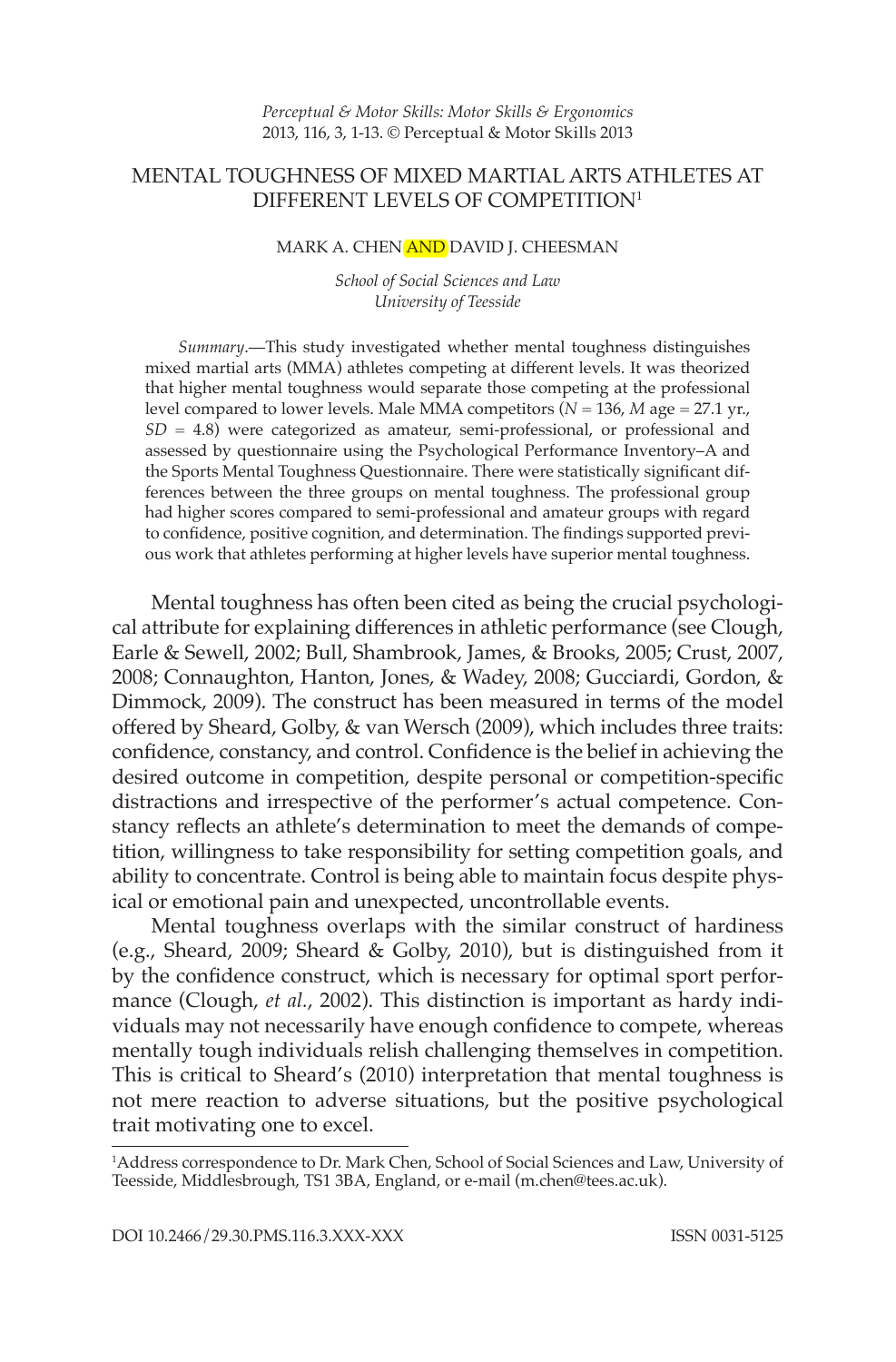There have been few attempts until recently to evaluate mental toughness differences between athletes at different levels within the same sport. Dongsung and Kang-Heon (1994) explored mental toughness among 223 elite and non-elite female athletes in volleyball, badminton, table tennis, archery, and shooting. They found that elite athletes had higher overall mental toughness (Cohen's  $d = 0.57$ ) including imagery control, confidence, motivation, and positive energy. Nicholls, Polman, Levy, and Backhouse (2009) did not find evidence to support the assertion that athletes with higher achievement have higher mental toughness, but acknowledged the small number of elite participants  $(N = 60)$  recruited compared to university participants ( $N = 289$ ). Golby, Sheard, and Lavelle (2003) sampled 70 international rugby league players and found no significant differences between the best teams in mental toughness, though differences were found in hardiness.

In a follow up study, Golby and Sheard (2004) examined 115 professional rugby league players at three different playing standards (international, super league, and division one). They found that international-level players were characterised by the highest hardiness (Cohen's *d* range = 1.67-2.13) as measured by commitment, control, and challenge. Sheard (2009), using the Alternative Psychological Performance Inventory, investigated mental toughness differences between team members from Australia and Great Britain prior to the 2006 international rugby tournament and found the Australian winners to have statistically significantly higher scores in positive cognition, visualization, total mental toughness, and challenge compared to Great Britain's team members (Cohen's *d* range = 1.4–2.0). Sheard and Golby (2010) found that trait hardiness differentiated international competitors from those competing at sub ordinate levels. The authors acknowledged that the influence of hardiness on competitive sport performance appears moderate (ES range  $= 0.48 - 0.89$ ). For this reason the current paper focused on mental toughness rather than hardiness, due to its greater breadth of relevance to sport competition.

Finally, Crust and Azadi (2010) found that athletes competing at regional levels and above reported statistically significantly higher mental toughness than club/university athletes (Cohen's  $d = 0.45$ ).

Mixed martial arts is a modern sport that offers an interesting perspective from which to examine the hypothesis that those with greater mental toughness rise to meet the demands of higher levels of competition. No previous research has investigated the psychological aspect of mixed martial arts, with the relatively few published studies being sociological (Hirose & Pih, 2009; Spencer, 2009; Garcia & Malcolm, 2010) or physiological (Dabbs, Schick, Beam, Brown, Coburn & Schick, 2010; Lenetsky & Harris, 2012). Because mixed martial arts in the United Kingdom has no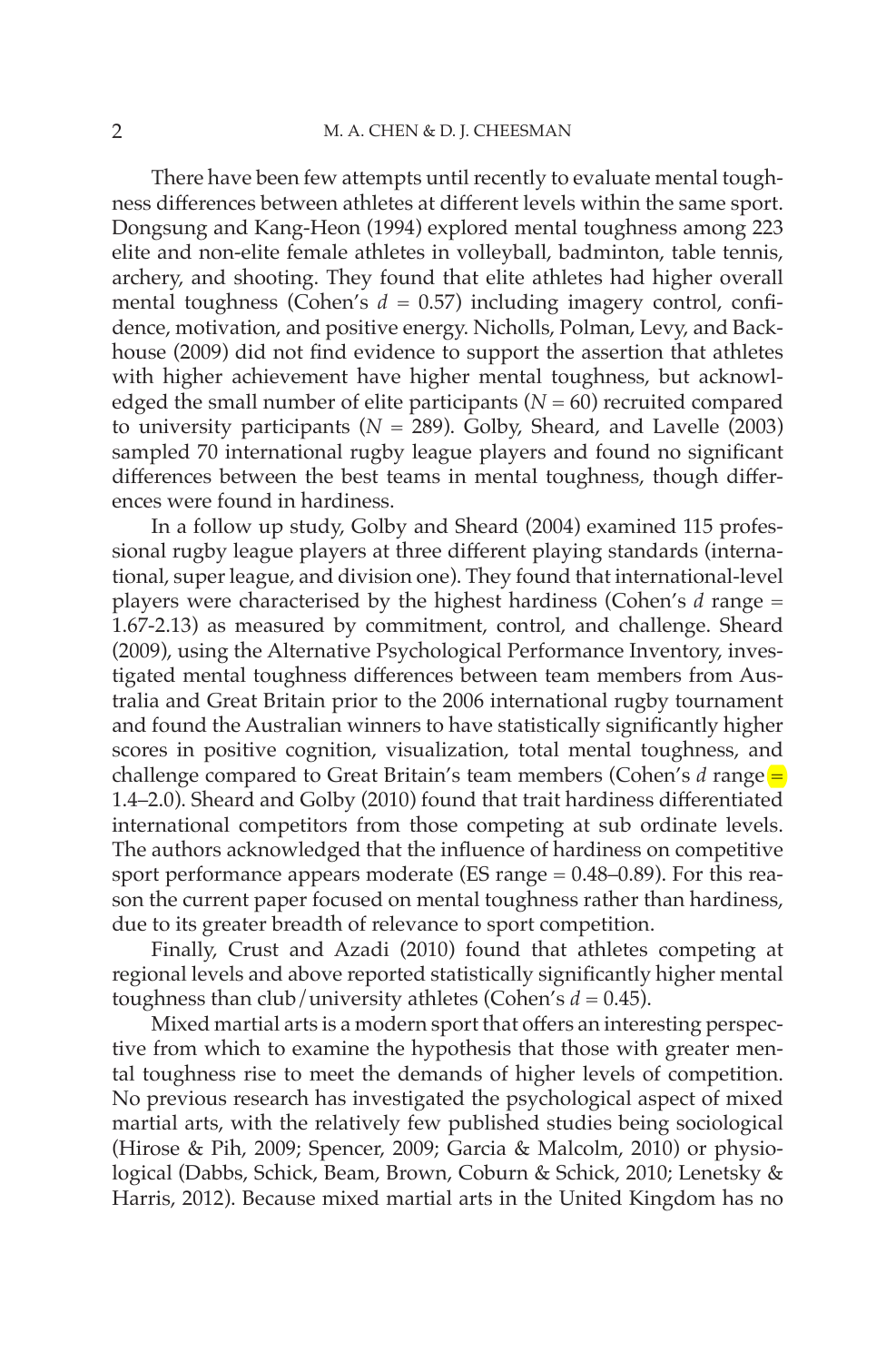standardized and progressively structured championships, individuals are free to compete at whatever level they desire. Therefore the main difference between the three levels of mixed martial arts has been the rules of the competition and the extra psychological demands these entail. Professional rules matches are longer, allow a variety of head strikes with hand, knee, and elbow, both standing and on the ground, as well as a wide range of joint locks (Association of Boxing Commissions, 2011). The semi-professional matches are shorter and the more dangerous aspects of the sport that are crucial to the professional matches, such as ground-and-pound techniques and rotational knee locks, are disallowed. Finally, the amateur rules disallow strikes to the head and combatants often have to wear additional protective equipment. Matches are sometimes limited to one 5-min. round (UK MMA League, 2009).

The model of mental toughness offered by Sheard, *et al.* (2009) provides a means of understanding the psychological demands of mixed martial arts at the highest level, as the constructs of confidence, constancy, and control are those most closely related to sporting performance, compared to other constructs measured in alternative mental toughness models (e.g., Clough, *et al.*, 2002). The potential threats and increased competition at the professional ranks is greater than at the other two levels, therefore professional performers would be expected to have superior confidence. Recent work (Crust & Keegan, 2010) has found Ability Confidence to be significantly related to attitudes toward physical risk. The additional physical risk inherent at the professional ranks would require more emotional control and focus to avoid injury or defeat. Also, greater constancy would be needed to cope with the higher physical and mental demands placed on competitors in training and preparation.

These key qualities can be measured using the Sports Mental Toughness Questionnaire (SMTQ; Sheard, *et al.,* 2009) and the Alternative Psychological Performance Inventory (PPI–A; Golby, Sheard, & van Wersch, 2007). The main purpose of this study was to use these measures to establish whether a difference in mental toughness can be demonstrated at the three different strata of mixed martial arts in the United Kingdom. A secondary aim of the study was to examine the convergent validity between the two different measures of mental toughness. Gucciardi (2012) recently found some support for the convergent validity of the PPI–A in relation to Achievement Goals. The PPI–A subscales were most strongly related with MAp goals, although the correlations were small to moderate (*r* = .42,  $r = .20$ ,  $r = .35$ ,  $r = .33$  for MAp correlations with Determination, Self-Belief, Positive Cognition, and Visualisation, respectively). It was hypothesized in accordance with previous research (e.g., Dongsung & Kang-Heon, 1994; Golby & Sheard, 2004; Sheard, 2009), the professional group's total mean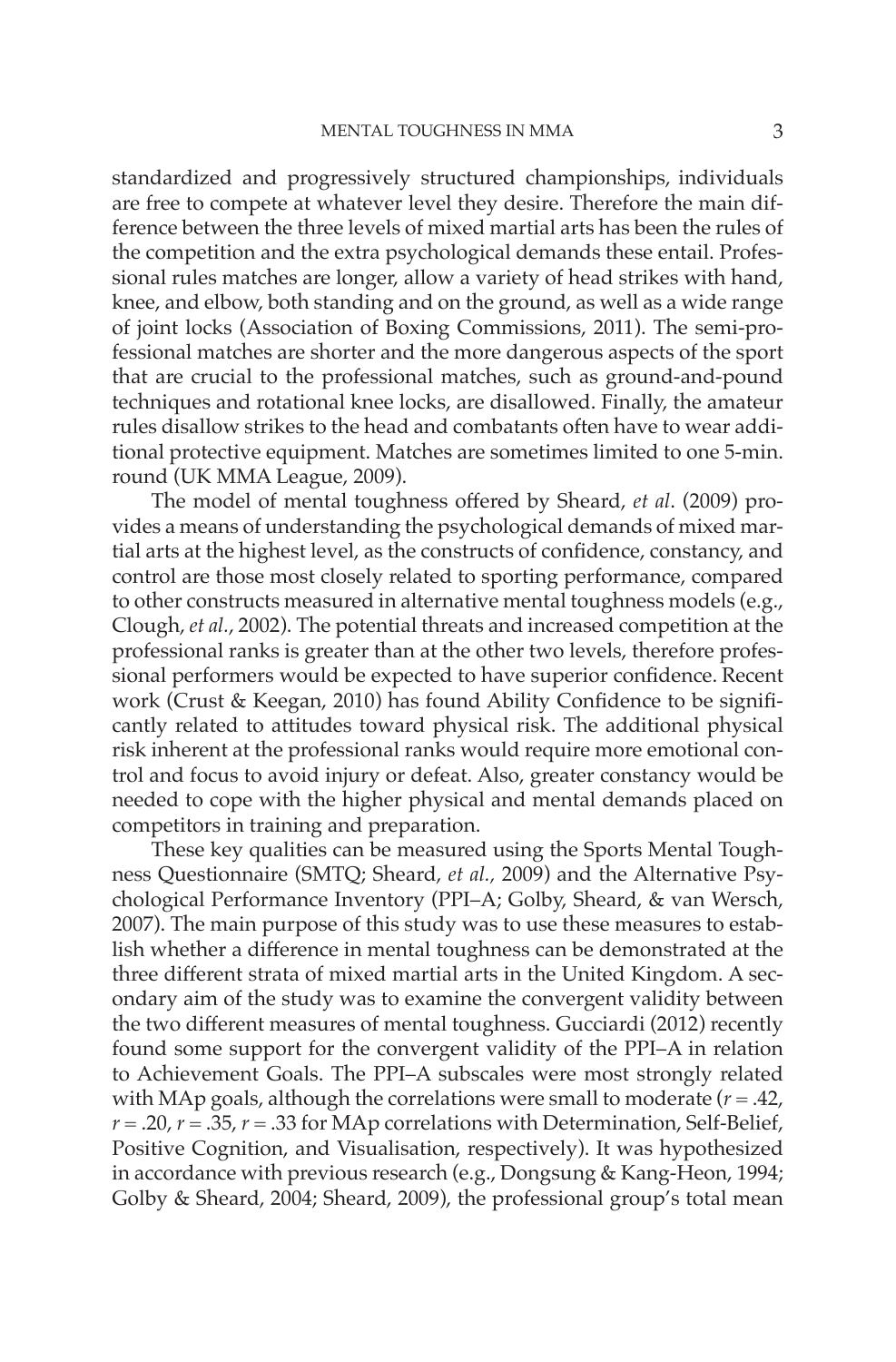scores on mental toughness and also scores on individual subscales would be statistically significantly higher compared to those of semi-professional and amateur groups. Additionally, moderate positive correlations among the subscales of the two inventories were expected.

### **METHOD**

# *Participants*

The initial convenience sample for this study consisted of 158 male participants, 136 of whom met the inclusion criteria, ranging in age from 18 to 42 years  $(M = 27.2, SD = 4.8)$ . The two inclusion criteria were (1) having competed in an organised mixed martial arts competition within the last 12 months and (2) participating in at least two fights at the level they represented. The final participants were participating under the three competitive rule structures that have been used in contemporary mixed martial arts in the UK, namely amateur  $(N = 48; M)$  age  $= 26.8$ ,  $SD = 4.0$ , range =  $18-35$ ), semi-professional ( $N = 39$ ;  $M$  age =  $25.6$ ,  $SD = 4.9$ , range = 18–42), and professional (*N* = 49 ; *M* age = 28.9, *SD* = 4.9, range = 20–41).

# *Measures of Mental Toughness (Appendix, p.* •• *)*

The Alternative Psychological Performance Inventory (PPI–A; Golby, *et al*., 2007) is a revised version of Loehr's (1986) original mental toughness measures. It is a 14-item questionnaire yielding a total Mental Toughness score and four subscale scores: Determination, Self-belief, Positive cognition, and Visualization. Participants rated the items on a five-point Likerttype scale with anchors 1: Almost always and 5: Almost never. Golby, *et al.* (2007) applied factor analysis to the original Psychological Performance Inventory to identify these four factors and confirm the existence of a general mental toughness factor. Cronbach alphas for the four subscales indicate acceptable internal consistency (Kline, 2005); for Determination  $\alpha$ = .72, for Self-belief .75, for Positive cognition .75, and for Visualisation .78. The PPI–A has not been used extensively, so as part of the process of construct validation it is important to compare it to a frequently used inventory. The Sports Mental Toughness Questionnaire (SMTQ) was chosen as the criterion measure on the basis that it is a more established measure of mental toughness that also has a control subscale.

The SMTQ is also a 14-item self-report, which yields a total mental toughness score and three subscale scores: Confidence, Constancy, and Control. Participants rated the items on a four-point Likert-type scale with anchors A: Not at all true and D: Very true. Sheard, *et al.* (2009) constructed this questionnaire using exploratory and confirmatory factor analysis of the key factors that had been attributed to mental toughness in the literature. Cronbach's alphas for the three factors were acceptable (Kline, 2005); for Confidence  $\alpha$  = .79, for Control .72, and for Constancy .76. There is also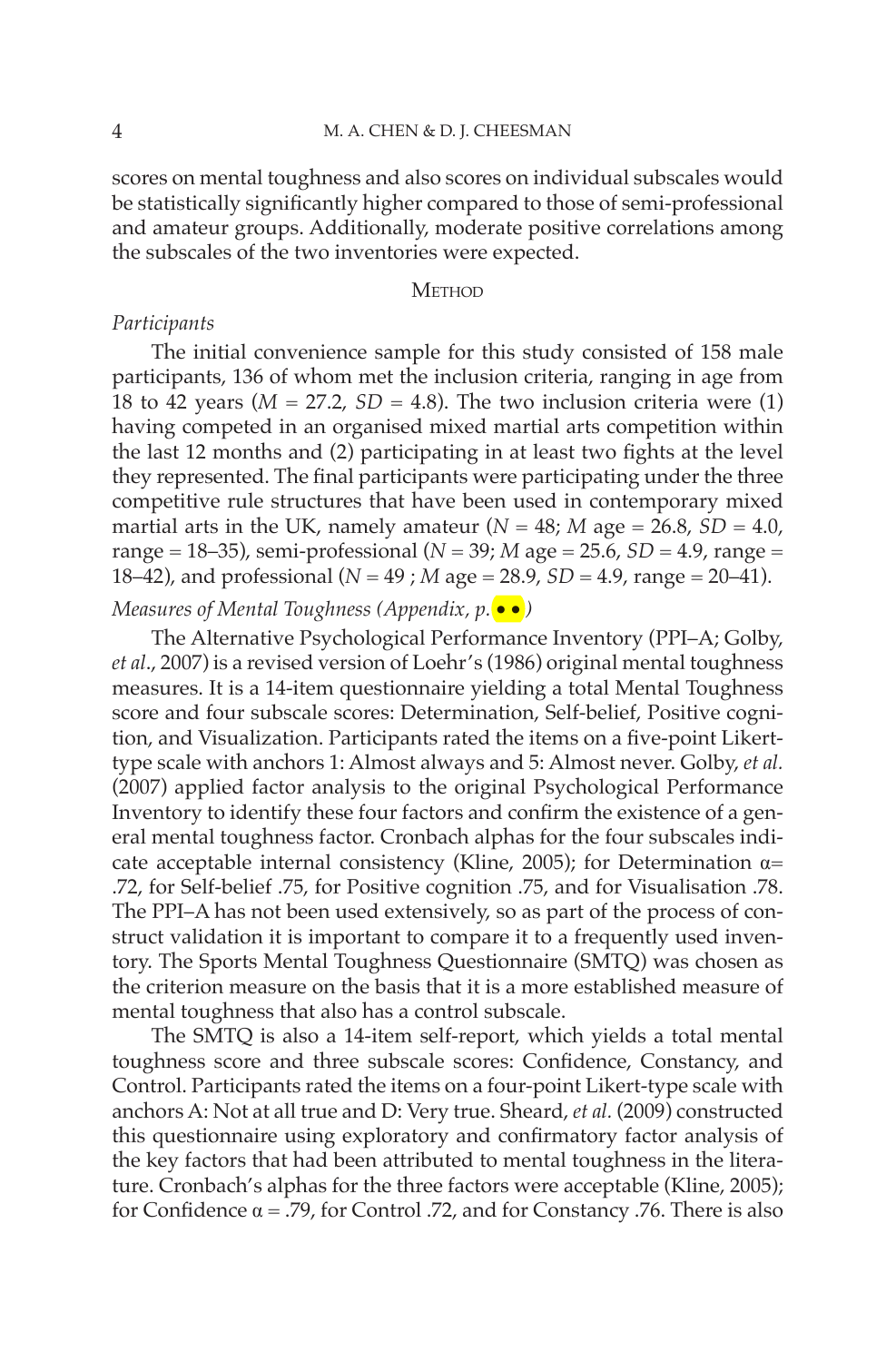preliminary support for the factor structure, reliability and validity of this measure (Sheard, *et al.*, 2009).

### *Procedure*

Following approval from the University of Teesside Board of Ethics, participants were gathered using three approaches: (1) mixed martial arts forum posting, (2) an online survey, and (3) attending events. All procedures were conducted in line with the British Psychological Society's Code of Ethics and Conduct.

*Mixed martial arts forum posting.—*The main UK forum, Cage Warriors, was used for recruitment (http://www.cagewarriors.com/forums). The Cage Warriors forum has the highest number of registered users (approximately 20,000) of any UK MMA forum. Once contact had been made, interested parties were e-mailed a packet comprising an information sheet, a demographic questionnaire including specific items to identify age, record, and martial arts background, the PPI–A, and the SMTQ. The participants were naïve to the research aims and the two questionnaires were counterbalanced by having two versions of the packet and noting which packet was sent last, to alternate the administration order.

*Online survey.—*Using specialist software (Survey Monkey) the above four sheets (information sheet and instructions, participant sheet and the PPI–A and SMTQ) were made accessible through a web link. The web site address was then distributed via forum posts. The participants were asked to read the information sheet first and to contact the investigator should they have any questions.

*Attending events.—*Five mixed martial arts events throughout the country were attended, following being granted permission from the organizers of each of the shows. Where possible, the organizers arranged for a researcher to address the coaches and competitors present to explain the nature of the study and ask for participation. Envelope packets with hard-copy versions of the survey packet and pens were given to willing participants. Once completed, the packets were handed back to the chief investigator who provided a debriefing sheet and thanked them for their participation. The packets were prepared in counterbalanced order prior to their administration.

#### *Analysis*

Initial data checks showed the dependent variables met the assumptions of homogeneity of variance and normal distribution. Data were analysed using a multivariate analysis of variance (MANOVA) with follow-up analyses of variance (ANOVAs). Initial data analysis used the method of recruitment as an independent variable to confirm no differences across the different methods so the data could be pooled. Therefore, competition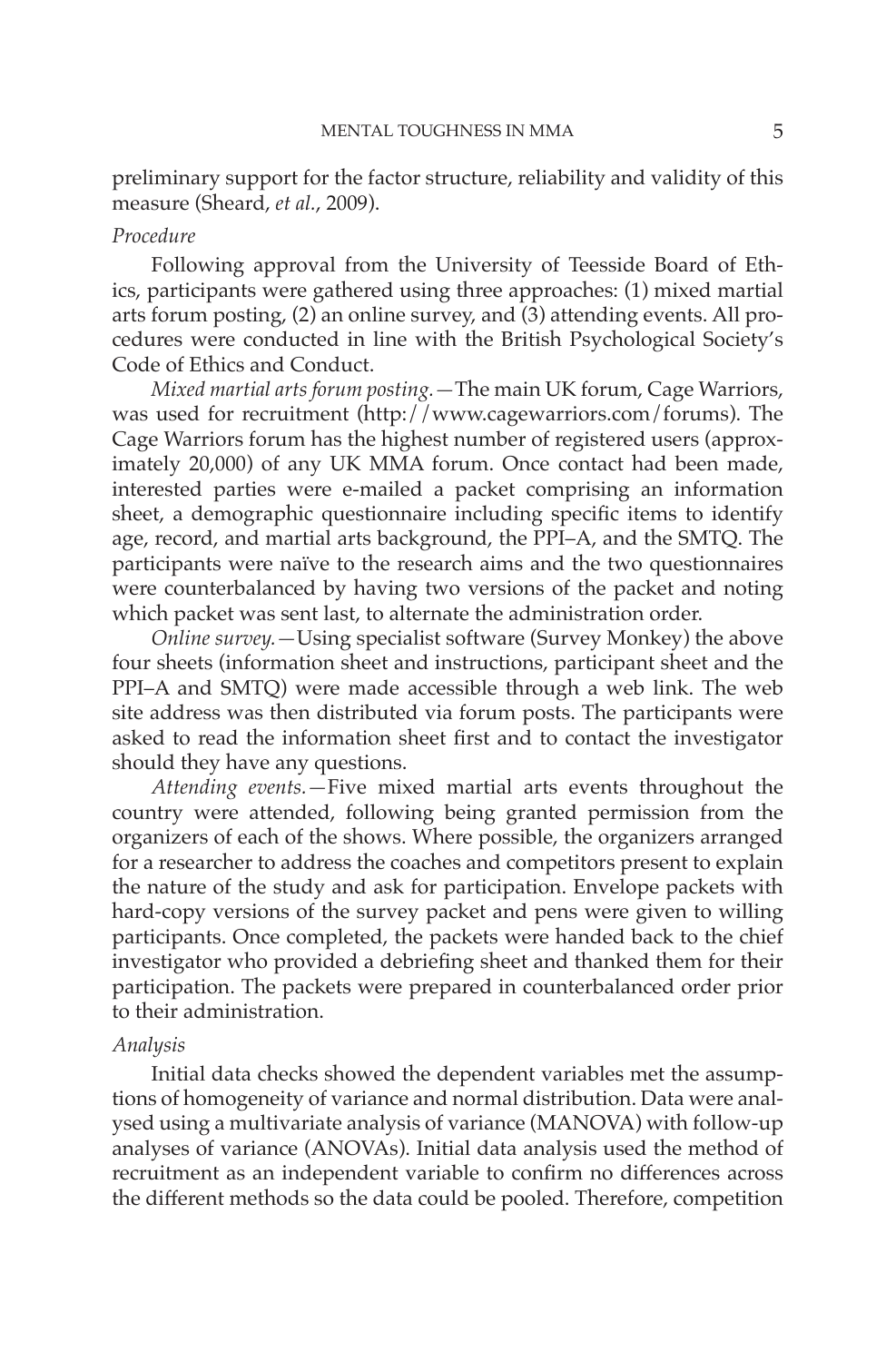status with three levels (i.e., professional, semi-professional, or amateur) served as the independent variable while the seven mental toughness subscales from the PPI–A and SMTQ acted as the dependent variables. Follow-up univariate analyses with *post hoc* comparisons were used to identify sources of statistically significant differences. Eta-squared was used as the estimate of effect size. The alpha level was set at .05. Statistical analysis was conducted using SPSS for Windows, Version 16.0 (SPSS, Inc., Chicago, IL).

#### **RESULTS**

With method of recruitment as the independent factor with three levels (online survey  $N = 66$ , event  $N = 57$ , forum  $N = 13$ ), the MANOVA was statistically significant  $(F_{14,256} = 5.14, p < .05, \eta^2 = 0.22)$ . Separate individual ANOVAs were run on each dependent variable (all variables had acceptable homogeneity of variance apart from Confidence). There were no statistically significant effects of recruitment method for Determination, Positive cognition, Visualisation, Control, or Constancy. Statistically significant effects were observed for Confidence  $(F_{2,133} = 18.49, p < .001,$ partial  $η<sup>2</sup> = 0.22$ ), Self-belief ( $F<sub>2,133</sub> = 10.55$ ,  $p < .001$ , partial η<sup>2</sup> = 0.14), the total PPI–A score ( $F_{2,133}$  = 3.85,  $p \le 0.05$ , partial η<sup>2</sup> = 0.06) and SMTQ scores  $(F_{2,133} = 8.07, p < .001,$  partial  $\eta^2 = 0.11$ ). All these results indicated the mean scores for the online survey were lower than means obtained from both the event and forum methods of recruitment.

Regarding differences between competition status (professional, semiprofessional, and amateur), the descriptive statistics for the seven subscales and total scores for both mental toughness inventories are presented in Table 1. Using Wilks λ, MANOVA results yielded a statistically significant overall effect ( $F_{14,256}$  = 1.99,  $p < .05$ , partial  $\eta^2$  = 0.10). Each dependent variable was followed up with individual ANOVAs and statistically significant effects were found for three of the subscales using a corrected Bonferonni cutoff value of *p* ≤ .007 to protect against Type I error (Tabachnick & Fidell, 2007). ANOVA results yielded moderate-sized effects for Determination ( $F_{2,133}$  = 5.18,  $p = .007$ , partial  $\eta^2 = 0.07$ ), Positive cognition ( $F_{2,133}$  = 8.80, *p* < 001, partial  $\eta^2 = 0.12$ ), and Confidence ( $F_{2,133} = 8.93$ , *p* < 001, partial  $\eta^2 =$ 0.12). Determination, Positive cognition, and Confidence scores were all statistically significantly higher in the professionals compared to the other two groups. A separate MANOVA on the total PPI–A and total SMTQ scores was statistically significant ( $F_{4,266} = 4.47$ ,  $p < .005$ , partial  $\eta^2 = 0.06$ ). Univariate ANOVAs yielded statistically significant effects for both PPI–A  $(F_{2,133} =$ 8.56,  $p < .005$ , partial  $\eta^2 = 0.11$ ) and SMTQ ( $F_{2,133} = 5.30$ ,  $p < .01$ , partial  $\eta^2 =$ 0.07), with the professional group scoring statistically significantly higher than the semi-professional and amateur group on both questionnaires.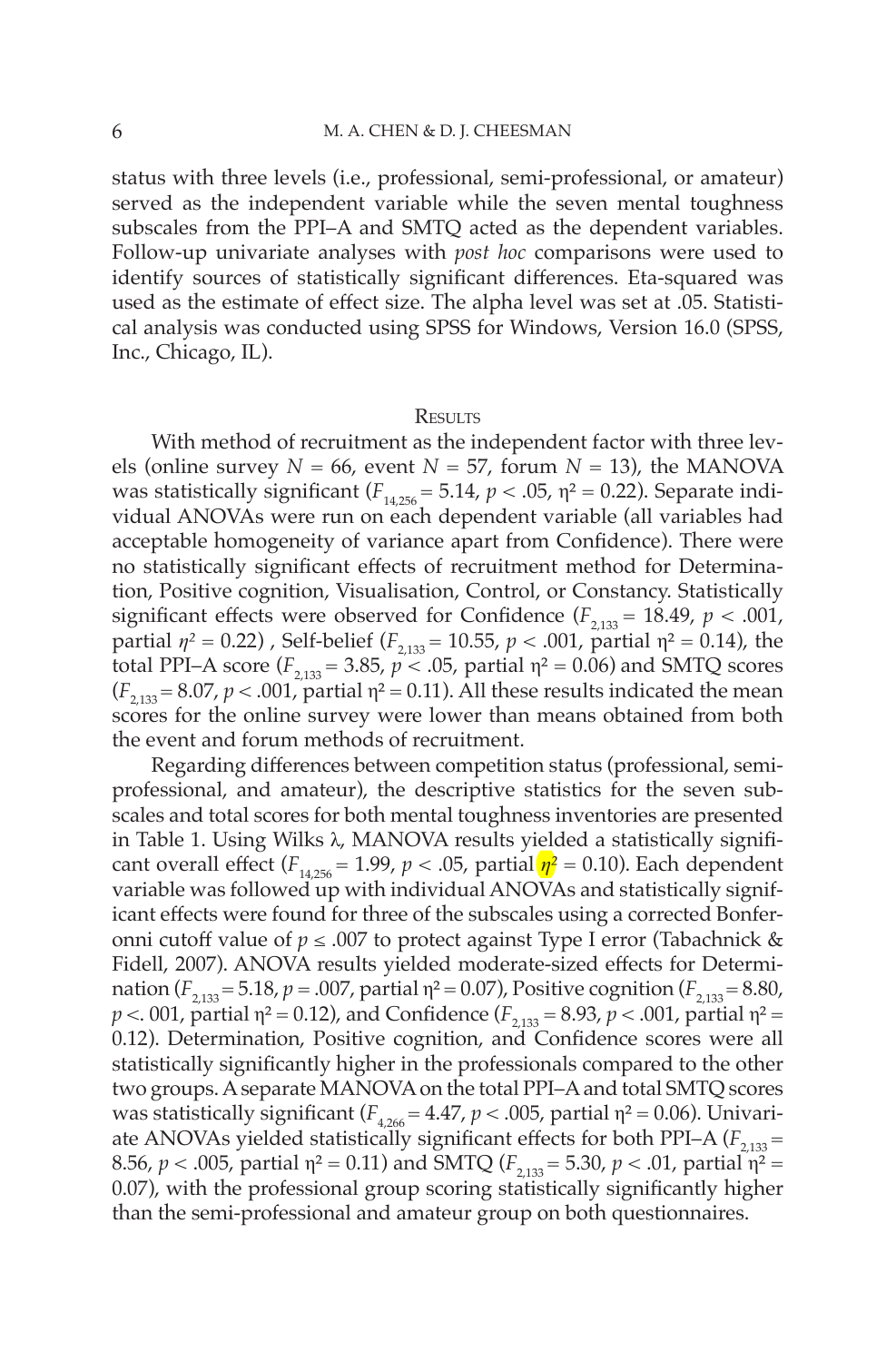|--|--|

|                    |       | Competition Level |       |                   |                    |              |           |  |
|--------------------|-------|-------------------|-------|-------------------|--------------------|--------------|-----------|--|
| Measure            |       | Amateur           |       | Semi-professional |                    | Professional |           |  |
|                    | М     | <i>SD</i>         | М     | <i>SD</i>         | М                  | SD           | Range     |  |
| $PPI-A$            |       |                   |       |                   |                    |              |           |  |
| Determination      | 12.56 | 1.62              | 12.54 | 1.80              | $13.51*$           | 1.60         | $7 - 15$  |  |
| Self-belief        | 14.02 | 3.18              | 14.36 | 3.00              | 15.61              | 2.55         | $6 - 20$  |  |
| Positive cognition | 15.90 | 2.47              | 15.54 | 2.37              | 17.37              | 1.78         | $10 - 20$ |  |
| Visualisation      | 12.31 | 2.56              | 12.13 | 2.99              | 13.41              | 1.99         | $3 - 15$  |  |
| Total score        | 54.79 | 7.56              | 54.57 | 8.05              | 59.90 <sup>†</sup> | 5.43         | $37 - 68$ |  |
| <b>SMTO</b>        |       |                   |       |                   |                    |              |           |  |
| Confidence         | 15.48 | 3.36              | 16.10 | 3.75              | 18.39 <sup>†</sup> | 3.12         | $9 - 24$  |  |
| Control            | 10.50 | 2.46              | 10.41 | 1.93              | 10.63              | 2.64         | $5 - 16$  |  |
| Constancy          | 13.23 | 2.46              | 13.44 | 1.92              | 13.78              | 1.86         | $10 - 16$ |  |
| Total score        | 39.21 | 5.62              | 39.95 | 5.62              | $42.80*$           | 5.64         | $28 - 54$ |  |

DESCRIPTIVE STATISTICS FOR PPI–A SUBSCALES AND TOTAL SCORES AND SMTQ SUBSCALES AND TOTAL SCORES OF PROFESSIONAL, SEMI-PROFESSIONAL, AND AMATEUR GROUPS

*Note.*—Mean scores of Professional group marked as statistically significantly different from other groups at  $\phi$  < .01,  $\phi$  < .001,  $\phi$  = .007.

Pearson product-moment correlations revealed small to medium correlations (cf. Cohen, 1988, pp. 79-81) among all of the subscales of the PPI–A and SMTQ inventories (Table 2). With the exception of the correlations of Visualisation with Control and Constancy, all of the other subscales of the PPI–A and the SMTQ showed statistically significant  $(p < .01)$ , small to medium correlations. The highest correlation among the subscales was between Confidence and both Self-belief  $(r = .63)$  and Positive cognition  $(r = .63)$ . There was also a strong correlation within the PPI–A between Self-belief and Positive cognition (*r* = .68).

### **DISCUSSION**

The main purpose of this study was to investigate whether mental toughness would distinguish the competitive level at which the MMA athletes had chosen to compete. The results showed that certain subscales of the inventories did indeed discriminate between the competitor's status, with statistically significant results being obtained on Determination, Positive cognition (PPI–A), and Confidence (SMTQ), thus supporting the hypothesis. The PPI–A showed professionals to have on average 9.8% higher Mental Toughness scores than semi-professional competitors and 9.3% higher than amateur athletes. For the SMTQ, these values were  $7.1\%$ and  $9.1\%$ , respectively. The finding that Determination separated the professionals from the amateurs and semi-professionals is similar to previous findings that commitment increases with higher levels of competition (Golby & Sheard, 2004; Sheard & Golby, 2010).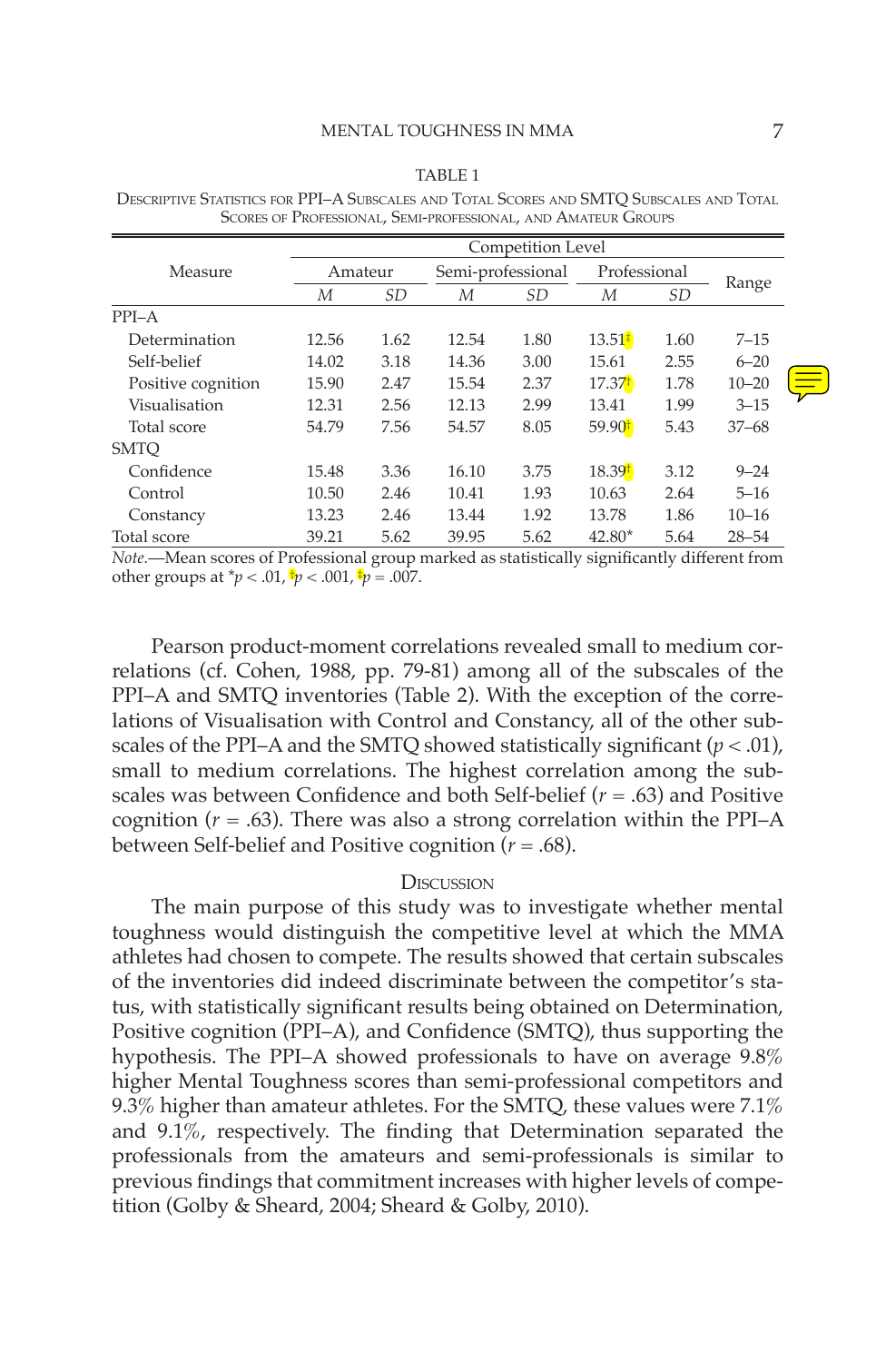|                       |                                | 2                              | 3                              | 4                             | 5                             | 6                             |
|-----------------------|--------------------------------|--------------------------------|--------------------------------|-------------------------------|-------------------------------|-------------------------------|
| 1. Determination      |                                |                                |                                |                               |                               |                               |
| 2. Self-belief        | .36 <sup>†</sup><br>(.20,.50)  |                                |                                |                               |                               |                               |
| 3. Positive cognition | .54 <sup>†</sup><br>(.41, .65) | .64 <sup>†</sup><br>(.53,73)   |                                |                               |                               |                               |
| 4. Visualization      | .371<br>(.22,.51)              | .36 <sup>†</sup><br>(.20,.50)  | .44 <sup>†</sup><br>(.29,.57)  |                               |                               |                               |
| 5. Confidence         | .50 <sup>†</sup><br>(.36, .62) | .68 <sup>†</sup><br>(.58, .76) | .61 <sup>†</sup><br>(.49, .71) | .40 <sup>†</sup><br>(.25,.53) |                               |                               |
| 6. Control            | .22 <sup>†</sup><br>(.05,.38)  | .33 <sup>†</sup><br>(.17,.47)  | .37 <sup>†</sup><br>(.21,y)    | $.17*$<br>(.00,.33)           | $.17*$<br>(.00,.33)           |                               |
| 7. Consistency        | .45 <sup>†</sup><br>(.31, .58) | .32 <sup>†</sup><br>(.16, .46) | .471<br>(.34, .68)             | .16                           | .38 <sup>†</sup><br>(.23,.52) | .33 <sup>†</sup><br>(.17,.47) |

TABLE 2 CORRELATIONS OF DDI $A$  AND SMTQ SUBSCALES  $M_{\text{ITTL}}$   $05\%$  Confidence Intervalses

 $**p* < .05.$  $\dagger *p* < .01.$ 

This study supported the idea that confidence may be a vital attribute distinguishing those who compete at higher levels. This increased confidence could result in the willingness of those in the professional mixed martial arts ranks to take greater physical risks compared to those in the less dangerous amateur and semi-professional ranks, as physical risk has been found to be correlated  $(r = .21, p < .05)$  with Ability Confidence (Crust & Keegan, 2010). This is despite the online survey being taken by up to half of the sample and producing statistically significantly lower scores compared to the forum and event methods.

The importance of determination and confidence may be speculated to increase approach-related behaviour for all aspects of involvement in the sport. In this sense, determination can be seen as a willingness to engage in problem-solving coping strategies to deal with the stressors of competition or training. As this construct represents the individual's dedication and commitment, it can be interpreted that professional mixed martial arts competition requires a superior amount of these resources to cope with the increased demands of the environment. Crust and Azadi (2010) also found that commitment was related to the most use of psychological performance strategies among athletes from football, netball, tennis, and athletics.

Positive cognition scores also differentiated the professional-level athletes from both amateurs and semi-professionals. This compares favourably with Sheard (2009) who found positive cognition and total mental toughness to differentiate team members of the 2006 tournament winners from Australia and their competitors from Great Britain. This factor has been said to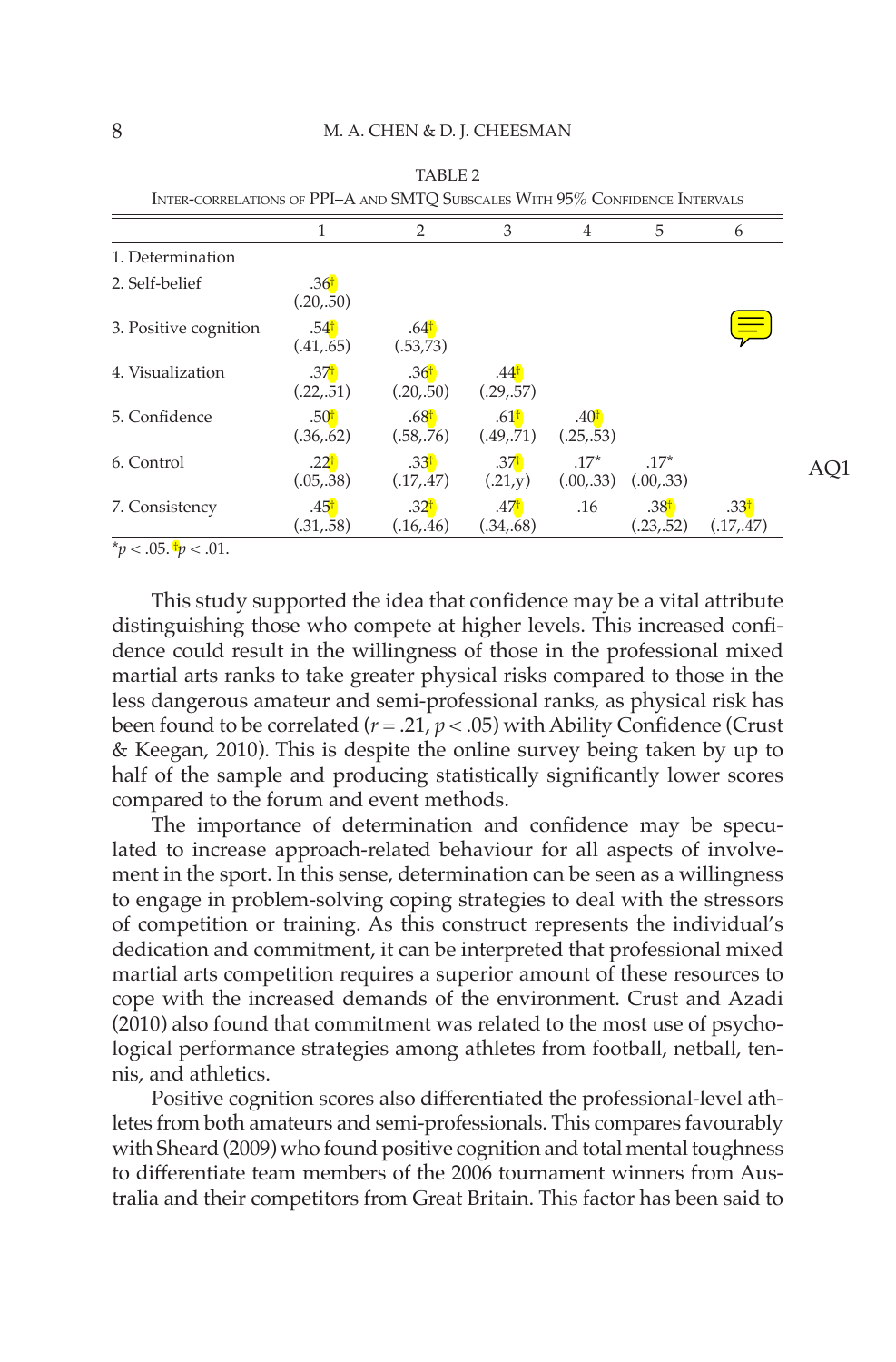reflect the athletes' capacity to be positive, maintain a sense of enjoyment, and thrive in adversity (Golby, *et al.,* 2007). Gucciardi, *et al.,* (2008) found support for the importance of positive cognition and the ability to override negative thoughts as a central component of mental toughness. Also, the idea that positive emotions and cognitions facilitate adaptive coping and adjustment to acute stress is documented in a number of studies (Tugade, Fredrickson, & Barrett, 2004). The athletes who choose to compete in professional mixed martial arts may have had more positive expectations, as they were more confident in their abilities to cope with the contest and held greater optimism towards the outcomes of the competition.

### *Validity*

A secondary aim of the study was to establish convergent validity between the PPI–A and SMTQ. The convergent validity data showed mixed results. Some subscales showed evidence for convergence, including moderate correlations between Confidence, Self-belief, and Positive cognition. However, the total Mental Toughness scores showed some divergence between inventories, with amateurs scoring slightly higher than semi-professionals on the PPI–A. Therefore these results are not entirely supportive of recent attempts (Gucciardi, 2012) to validate the PPI–A.

# *Limitations and Conclusions*

Limitations of the present study include the self-selected sample collected online and via forum postings. There was also some evidence regarding a possible saliency priming between the three methods of recruitment, which demonstrably affected the results: Confidence scores in the online method were statistically significantly lower compared to the event and forum recruitment methods. This suggests that future studies should recruit participants to complete questionnaires as closely, as possible to a competition performance to provide the most valid measure of competitive confidence. There is also a further limitation regarding the convenience sample of events attended, although this likely did not affect results.

In general, traits of confidence, positive cognition, determination, and higher mental toughness were found to be as much as 10% higher in mixed martial arts athletes competing at the professional level compared to participants at lower levels of competition. There was a minor inconsistency in that professionals had higher "mental toughness" compared to semi-professional competitors, and higher than amateurs, but by a smaller margin on the PPI–A. Amateurs, it appears, have higher "mental toughness" than semi-professionals on the PPI–A. This result was unexpected, but invites further research into the relationship of mental toughness, coping strategies, and the goals competitors set for themselves by participants to compete at the different competitive levels.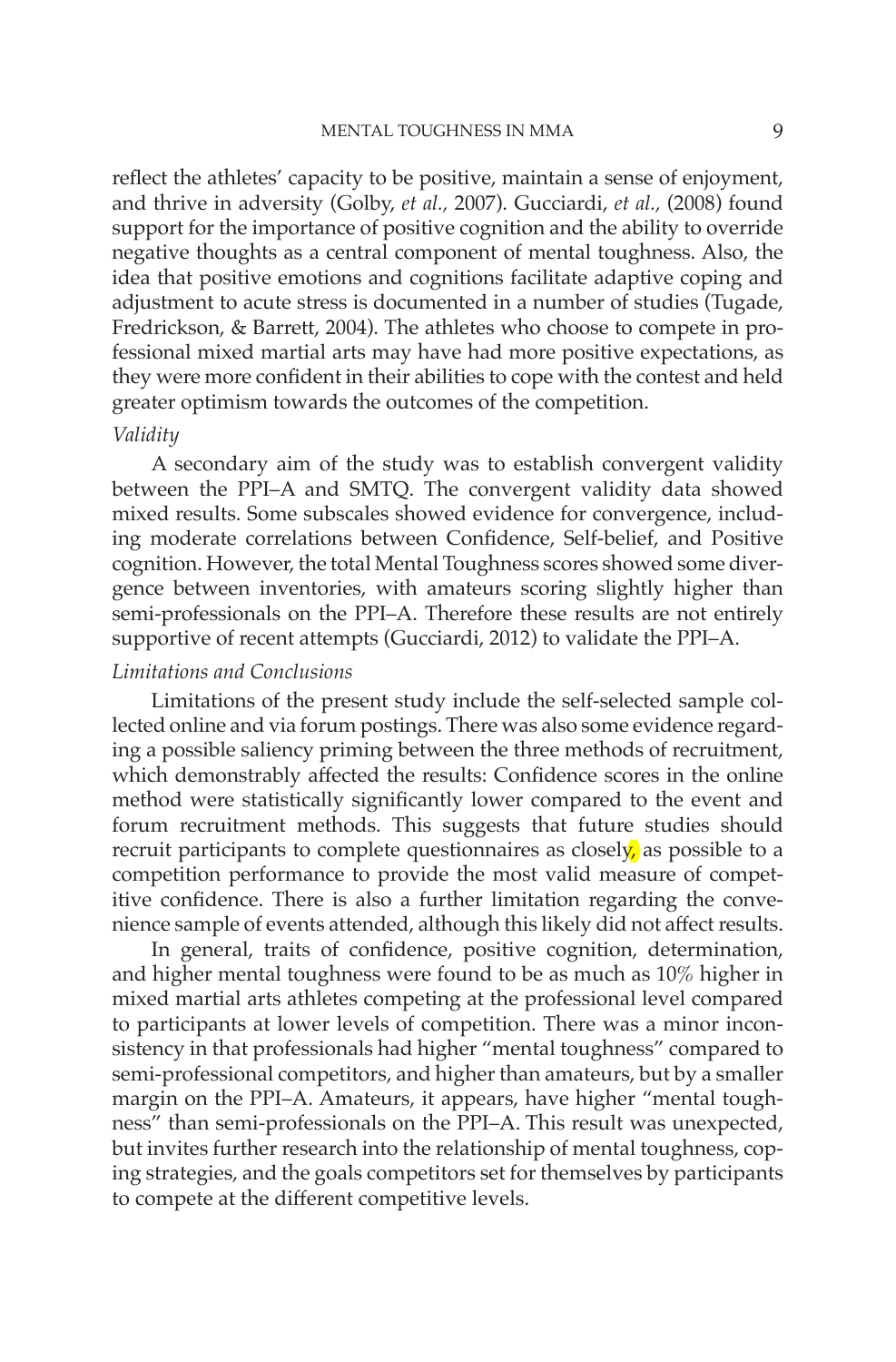### **REFERENCES**

- Association of Boxing Commissions. (2011) *Unified rules of MMA*. Retrieved from http://www.abcboxing.com/unified\_mma\_rules.
- BULL, S. J., SHAMBROOK, C. J., JAMES, W., & BROOKS, J. E. (2005) Towards an understanding of mental toughness in elite cricketers. *Journal of Applied Sport Psychology*, 17, 209-227.
- Cagewarriors Fighting Championship. (2008) *Cagewarriors forum*. Retrieved from http://www.cagewarriors.com/forums.
- CLOUGH, P., EARLE, K., & SEWELL, D. (2002) Mental toughness: the concept and its measurement. In I. Cockerill (Ed.), *Solutions in Sport Psychology*. London: Thompson. Pp. 32-45.
- COHEN, J. (1988) *Statistical power analysis for the behavioural sciences.* (2nd ed.) New York, New York: Academic Press.
- CONNAUGHTON, D., HANTON, S., JONES, G., & WADEY, R. (2008) Mental toughness research: key issues in this area. *International Journal of Sport Psychology*, 39, 192-204.
- CRUST, L. (2007) Mental toughness in sport: a review. *International Journal of Sport & Exercise Psychology*, 5(3), 270-290.
- CRUST, L. (2008) A review and conceptual re-examination of mental toughness: implications for future researchers. *Personality and Individual Diff erences*, 45, 576-583.
- CRUST, L., & AZADI, K. (2010) Mental toughness and athletes use of psychological strategies. *European Journal of Sport Science*, 10(1), 43-51.
- CRUST, L., & KEEGAN, R. (2010) Mental toughness and attitudes to risk-taking. *Personality and Individual Diff erences*, 49, 3, 164-168.
- DABBS, N. C., SCHICK, M. G., BEAM, W. C., BROWN, L. E., COBURN, J. W., & SCHICK, E. E. (2010) Physiological profile of mixed martial artists. *Medicina Sportiva*, 14, 182-187.
- DONGSUNG, S. S., & KANG-HEON, L. (1994) A comparative study of mental toughness between elite and non-elite female athletes. *Korean Journal of Sport Science*, 6, 85-102.
- GARCIA, R. S., & MALCOLM, D. (2010) Decivilizing, civilizing or informalizing? The international development of mixed martial arts. *International Review for the Sociology of Sport,* 45, 39-58.
- GOLBY, J., & SHEARD, M. (2004) Mental toughness and hardiness at different levels of rugby league. *Personality and Individual Diff erences*, 37, 933-942.
- GOLBY, J., SHEARD, M., & LAVALLEE, D. (2003) A cognitive-behavioural analysis of mental toughness in national rugby league football teams. *Perceptual & Motor Skills*, 96, 455-462.
- GOLBY, J., SHEARD, M., & VAN WERSCH, A. (2007) Evaluating the factor structure of the Psychological Performance Inventory. *Perceptual & Motor Skills*, 105, 309-325.
- GUCCIARDI, D. F. (2012) Measuring mental toughness in sport: a psychometric examination of the Psychological Performance Inventory–A and its predecessor. *Journal of Personality Assessment*, 94(4), 393-403.
- GUCCIARDI, D. F., GORDON, S., & DIMMOCK, J. A. (2008) Towards an understanding of mental toughness in Australian football. *Journal of Applied Sport Psychology*, 20, 261-281.
- GUCCIARDI, D. F., GORDON, S., & DIMMOCK, J. A. (2009) Advancing mental toughness research and theory using personal construct psychology. *International Review of Sport & Exercise Psychology*, 2(1), 54-72.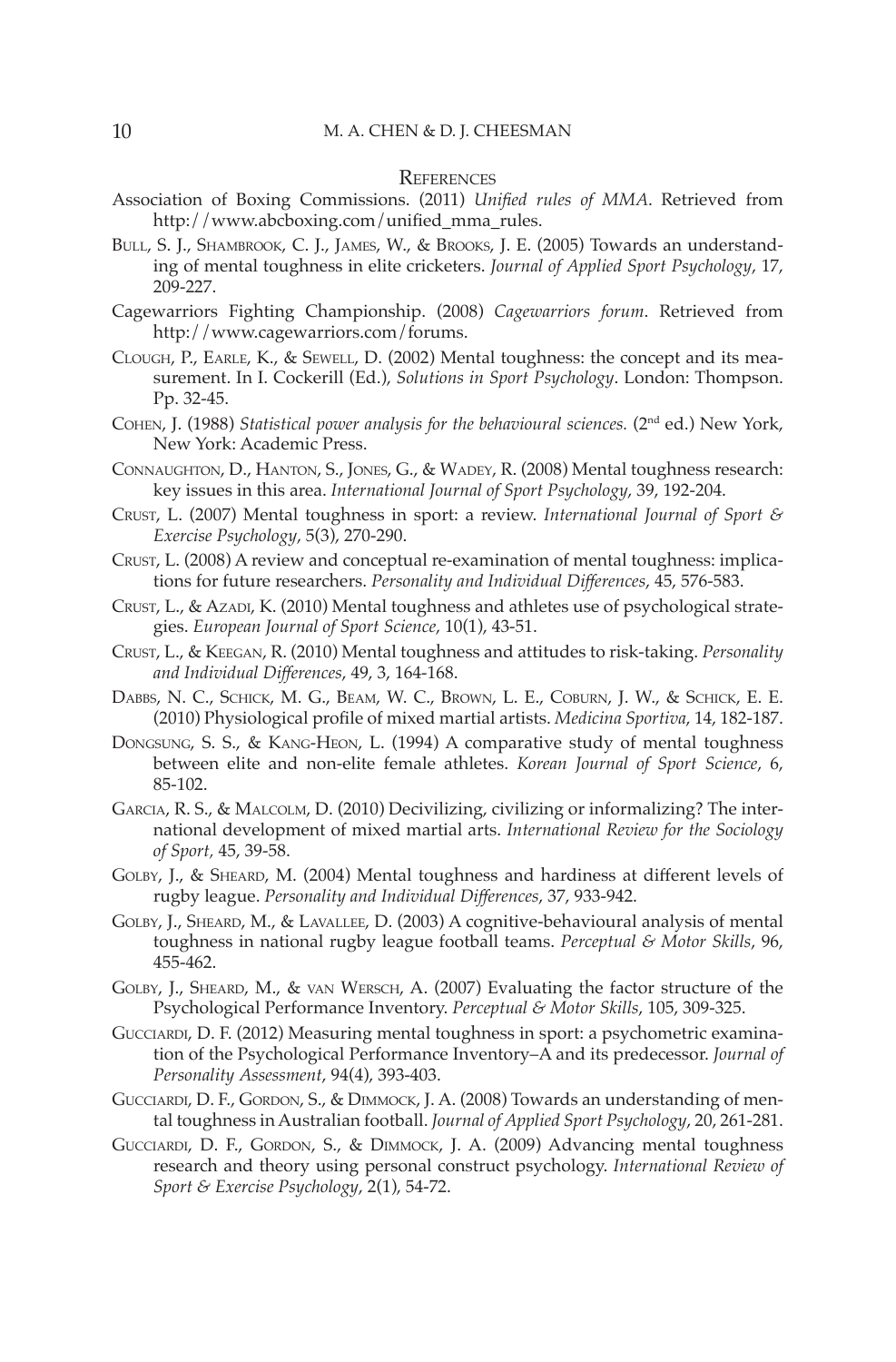- HIROSE, A., & PIH, K. K. (2009) Men who strike and men who submit: hegemonic and marginalized masculinities in mixed martial arts. *Men and Masculinities,* 13(2), 190-209.
- KLINE, R. B. (2005) *Principles and practice of structural modelling*. (2nd ed.) New York: Guilford.
- LENETSKY, S., & HARRIS, N. (2012) The mixed martial arts athlete: a physiological profile. *Strength and Conditioning Journal*, 34(1), 32-47.
- LOEHR, J. E. (1986) *Athletic excellence: mental toughness training for sports*. New York: Plume.
- ML Sports Ltd. (2011) *MMA universe.* Retrieved from http://www.mmauniverse.com/.
- NICHOLLS, A. R., POLMAN, R. C. J., LEVEY, A. R., & BACKHOUSE, S. H. (2009) Mental toughness in sport: achievement, gender, age, experience, and sport type differences. *Personality and Individual Diff erences*, 47, 73-75.
- SHEARD, M. (2009) A cross-national analysis of mental toughness and hardiness in elite university rugby league teams. *Perceptual & Motor Skills*, 109, 213-223.
- SHEARD, M. (2010) *Mental toughness: the mindset behind sporting achievement*. London: Routledge.
- SHEARD, M., & GOLBY, J. (2010) Personality hardiness differentiates elite-level sport performers. *International Journal of Sport and Exercise Psychology*, 8, 160-169.
- SHEARD, M., GOLBY, J., & VAN WERSCH, A. (2009) Progress toward construct validation of the Sports Mental Toughness Questionnaire (SMTQ), *European Journal of Psychological Assessment,* 25, 186-193.
- SPENCER, D. C. (2009) Habit(us), body techniques and body callusing: an ethnography of mixed martial arts. *Body & Society*, 15, 119-143.
- TABACHNICK, B. G., & FIDELL, L. S. (2007) *Using multivariate statistics*. (5<sup>th</sup> ed.) London: Pearson.
- TUGADE, M. M., FREDRICKSON, B. L., & BARRETT, L. F. (2004) Psychological resilience and positive emotional granularity: examining the benefits of positive emotions on coping and health. *Journal of Personality*, 72(6), 1161-1190.
- UK MMA League. (2009) *Rules Overview*. UK MMA League. Retrieved from http:// www.mmaleague.tv/.

*Accepted April 17, 2013.*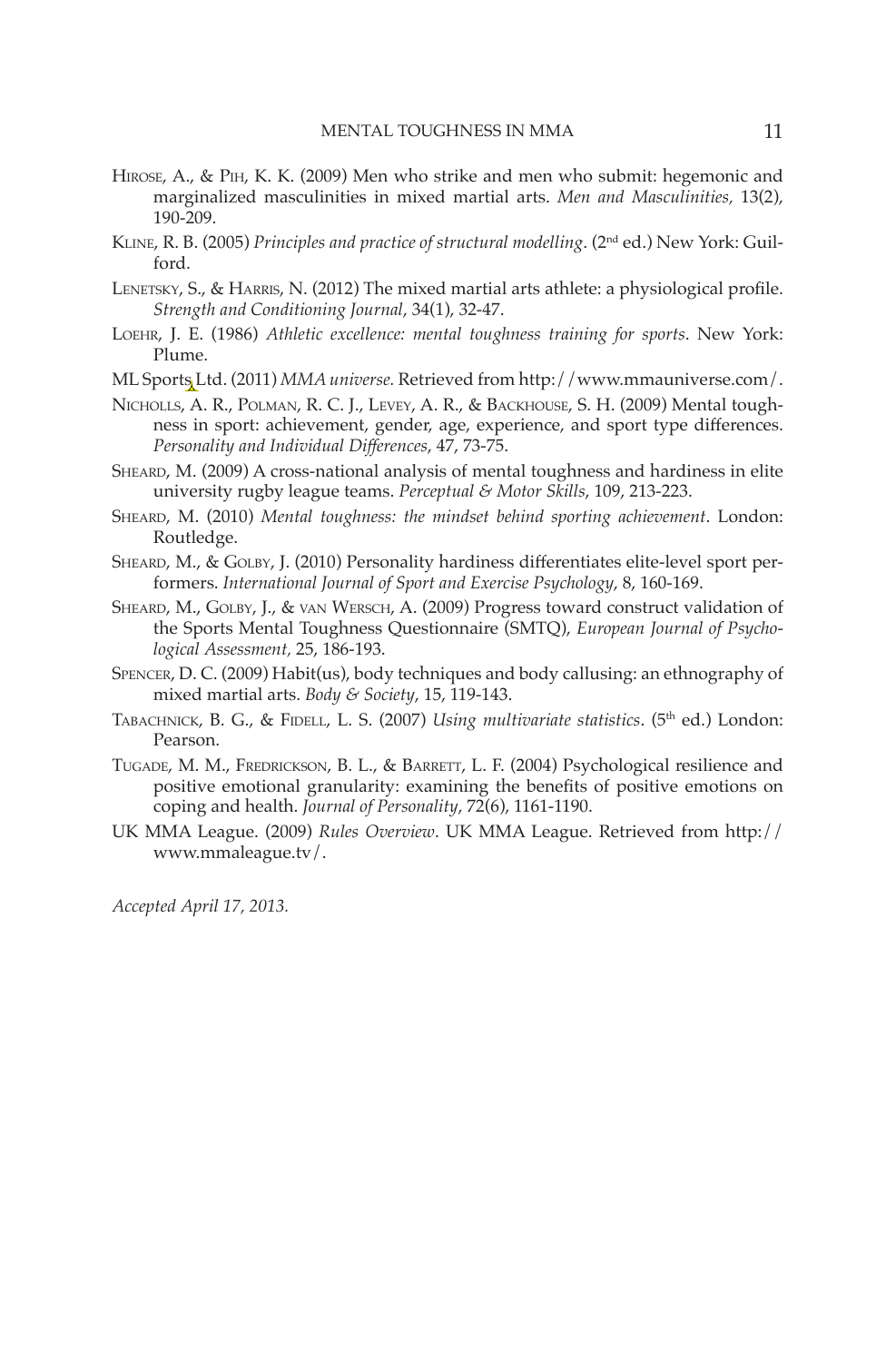## 12 M. A. CHEN & D. J. CHEESMAN

# Appendix: Questionnaires

Please circle only one response for each item. Select whichever one best fits your interpretation of the item as it relates to you in sport. Be as open and honest as you can with yourself and respond to each item as it pertains to you now. Thank you.

|                | Paraphrased Item from<br>Alternative Psychologi-<br>cal Performance Inven-<br>tory (PPI-A: Golby,<br>et al., 2007) | Almost<br><b>ALWAYS</b> | <b>OFTEN</b>   | <b>SOMETIMES</b> | <b>SELDOM</b>  | <b>ALMOST</b><br><b>NEVER</b> |
|----------------|--------------------------------------------------------------------------------------------------------------------|-------------------------|----------------|------------------|----------------|-------------------------------|
| $\mathbf{1}$   | Goals keep me<br>working hard.                                                                                     | 5                       | $\overline{4}$ | 3                | $\overline{2}$ | $\mathbf{1}$                  |
| $\overline{2}$ | Don't have to be<br>pushed                                                                                         | 5                       | $\overline{4}$ | 3                | $\overline{2}$ | $\mathbf{1}$                  |
| 3              | Willing to give<br>whatever it takes                                                                               | 5                       | $\overline{4}$ | 3                | $\overline{2}$ | $\mathbf{1}$                  |
| $\overline{4}$ | Lose confidence<br>quickly                                                                                         | $\mathbf{1}$            | $\overline{2}$ | 3                | $\overline{4}$ | 5                             |
| 5              | Keep strong positive<br>emotion                                                                                    | 5                       | $\overline{4}$ | 3                | $\overline{2}$ | $\mathbf{1}$                  |
| 6              | Positive thinker                                                                                                   | 5                       | $\overline{4}$ | 3                | $\mathfrak{D}$ | $\mathbf{1}$                  |
| 7              | Negative self-talk                                                                                                 | 1                       | $\overline{2}$ | 3                | $\overline{4}$ | 5                             |
| 8              | Clear interfering<br>emotion                                                                                       | 5                       | $\overline{4}$ | 3                | $\overline{2}$ | $\mathbf{1}$                  |
| 9              | Genuine sense of joy<br>and fulfilment                                                                             | 5                       | $\overline{4}$ | 3                | $\overline{2}$ | $\mathbf{1}$                  |
| 10             | Change negative<br>moods                                                                                           | 5                       | $\overline{4}$ | 3                | $\overline{2}$ | $\mathbf{1}$                  |
| 11             | Turn crisis into<br>opportunity                                                                                    | 5                       | $\overline{4}$ | 3                | $\overline{2}$ | $\mathbf{1}$                  |
| 12             | Mentally practice                                                                                                  | 5                       | $\overline{4}$ | 3                | $\mathfrak{D}$ |                               |
| 13             | Thinking in pictures                                                                                               | 5                       | 4              | 3                | $\overline{2}$ | 1                             |
| 14             | I visualise working<br>through tough<br>situations prior<br>to competition.                                        | 5                       | $\overline{4}$ | 3                | $\overline{2}$ | $\mathbf{1}$                  |

This is not a test. Please answer each question by circling the letter that best describes how you are generally. Thank you.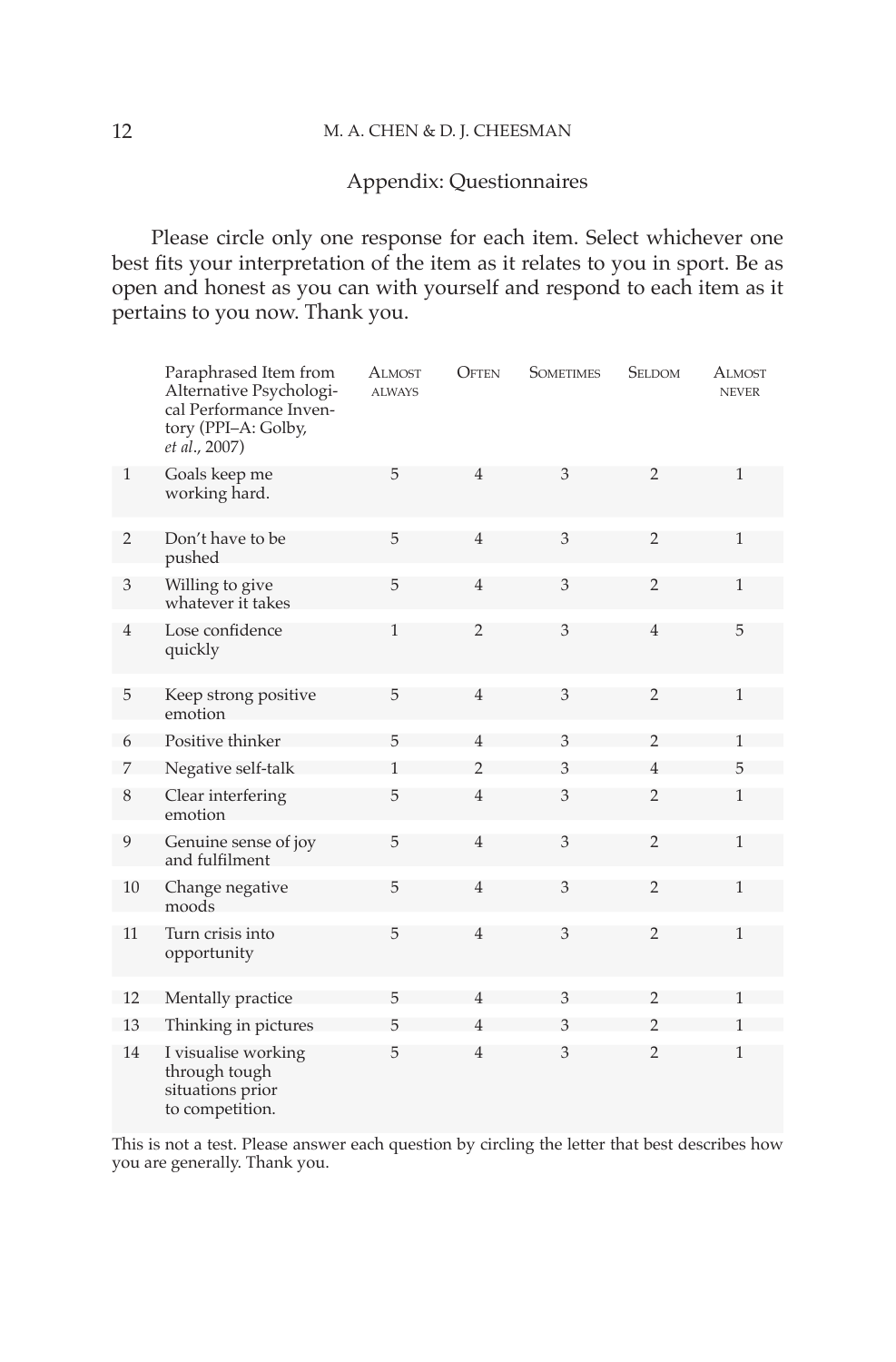|                | Paraphrased Item from Sports<br>Mental Toughness Questionnaire<br>(SMTQ: Sheard, et al., 2009) | NOT AT<br><b>ALL TRUE</b> | A LITTLE<br><b>TRUE</b> | <b>MOSTLY</b><br><b>TRUE</b> | <b>VERY</b><br><b>TRUE</b> |
|----------------|------------------------------------------------------------------------------------------------|---------------------------|-------------------------|------------------------------|----------------------------|
| $\mathbf{1}$   | Unshakeable confidence                                                                         | $\mathsf{A}$              | B                       | $\mathcal{C}$                | D                          |
|                |                                                                                                |                           |                         |                              |                            |
| 2              | Anxiety from unexpected                                                                        | $\overline{A}$            | B                       | $\mathcal{C}$                | D                          |
| 3              | Committed to completing tasks                                                                  | A                         | B                       | $\mathcal{C}$                | D                          |
| $\overline{4}$ | Worry about performing poorly                                                                  | A                         | B                       | $\mathcal{C}$                | D                          |
| 5              | I have what it takes.                                                                          | A                         | B                       | $\subset$                    | D                          |
| 6              | Interpret threats as opportunities                                                             | А                         | B                       | $\mathcal{C}$                | D                          |
| 7              | Get angry and frustrated                                                                       | $\mathbf{A}$              | B                       | $\mathcal{C}$                | D                          |
| 8              | Take responsibility for targets                                                                | $\overline{A}$            | B                       | $\subset$                    | D                          |
| 9              | Self-doubt                                                                                     | A                         | B                       | $\mathcal{C}$                | D                          |
| 10             | Distracted easily                                                                              | $\overline{A}$            | B                       | $\mathcal{C}$                | $\mathsf{D}$               |
| 11             | My qualities set me apart.                                                                     | A                         | B                       | $\subset$                    | D                          |
| 12             | I give up.                                                                                     | A                         | B                       | $\mathcal{C}$                | D                          |
| 13             | Under pressure, I can make decisions.                                                          | $\mathsf{A}$              | B                       | C                            | D                          |
| 14             | Regain composure                                                                               | А                         | B                       | $\mathsf{C}$                 | D                          |